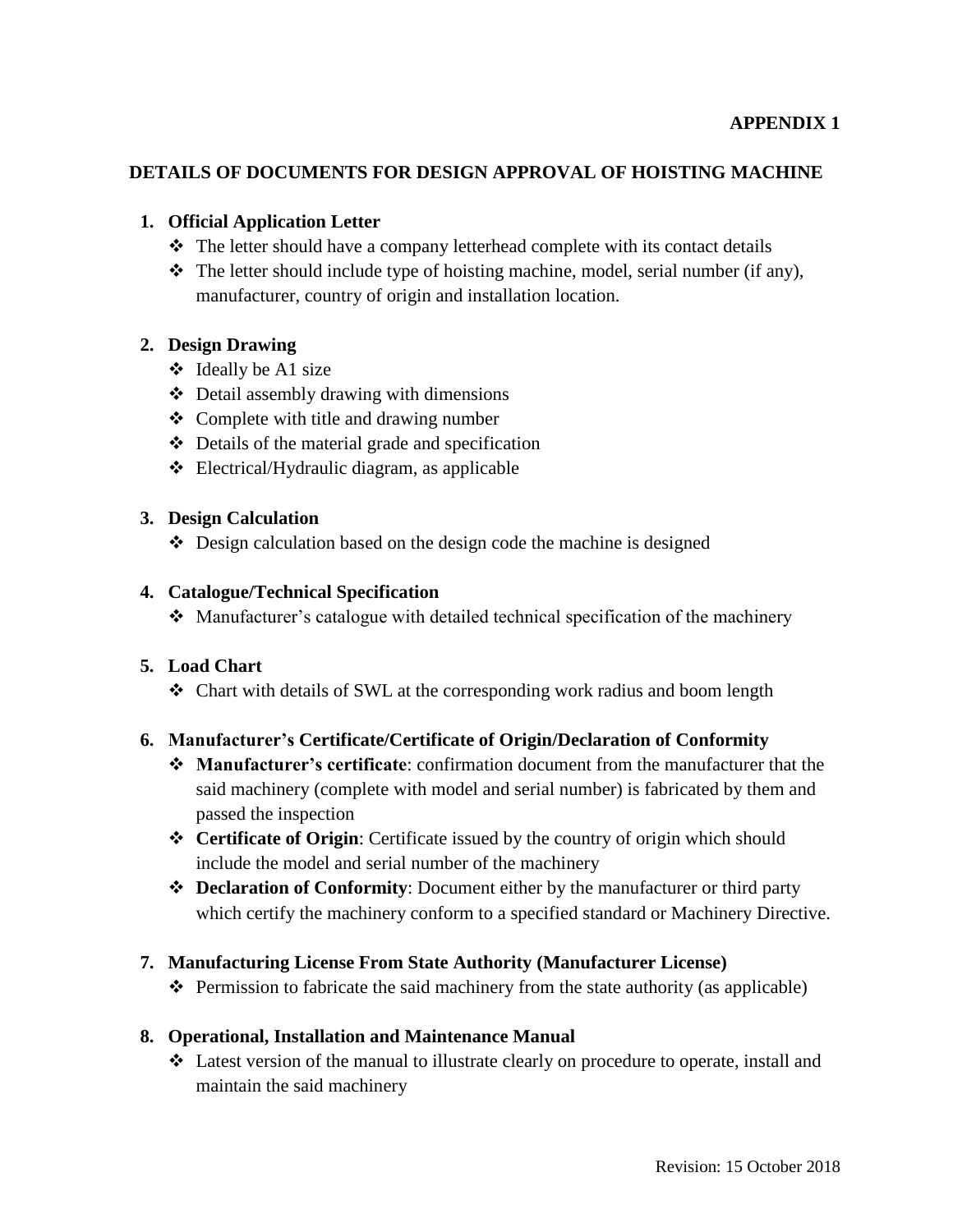$\triangleleft$  Electrical/Hydraulic diagram, as applicable

## **9. Hoist/Winch/Drive Motor/Strand Jack Certificate or Inspection Report**

- Certificate from the manufacturer complete with model, serial number and capacity
- $\cdot$  Inspection report from CNAS accredited bodies if the machinery is from China

## **10. Wire Rope/Chain Certificate/Specification**

- $\div$  Test certificate with details such construction, lays, diameter, breaking load, core and etc.
- $\hat{\mathbf{v}}$  The specification shall be the same as outlined in manufacturer's manual

## **11. List of Safety Features and Description of Their Functions**

 $\triangle$  A summary/table of the safety features fitted and description of their functions

## **12. Safety Devices Certificate/Test Report**

Certificate from manufacturer or test report by an independent body

# **13. Import License (AP) From Ministry of Trade and Industry (MITI)**

- JK69 form approved by MITI
- Endorsement by Custom if possible
- Actual year built to be indicated

### **14. Load and Function Test Procedure**

❖ Proposed procedure for overload or function test on the machinery

# **15. Type Test Report**

 Model prototype test report by bodies accredited by CNAS (China National Accreditation Service) for machine designed according to GB Code

### **16. Integrity Inspection/Special Assessment Report**

 Assessment inspection report by Competent Firm registered with DOSH in the scope of the said hoisting machinery or appropriate parties for other used or re-engineering machinery

### **17. Appendix for Goods Hoist**

 $\triangleleft$  Relevant information for goods hoist

### **18. Appendix for Scissor Lift**

Relevant information for customized or re-engineering scissor lift